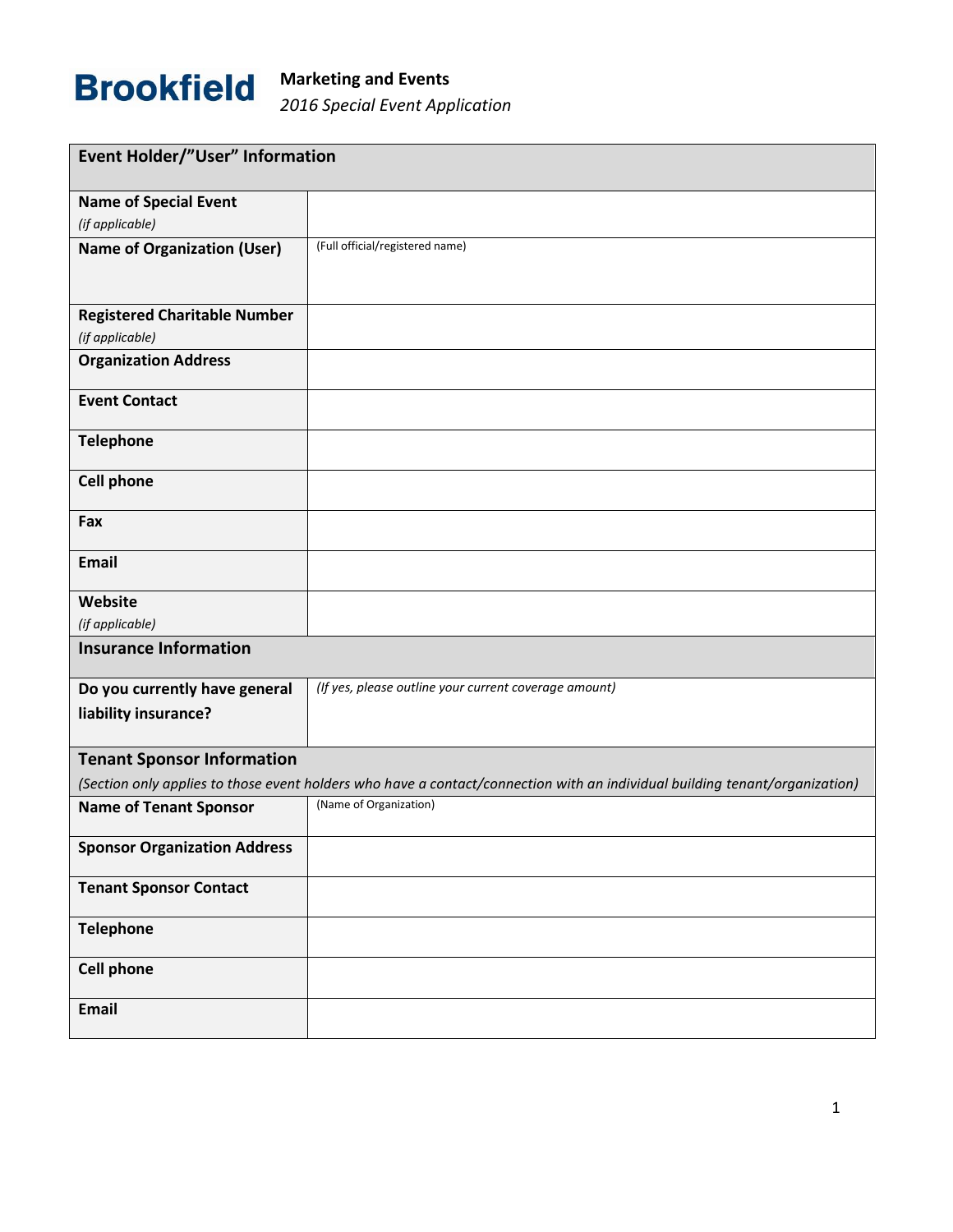| <b>Event Request Information</b>                           |                                                                                                                               |  |
|------------------------------------------------------------|-------------------------------------------------------------------------------------------------------------------------------|--|
| <b>Requested Event Location*</b><br>(check all that apply) | $\Box$ Suncor Energy Centre                                                                                                   |  |
|                                                            | $\Box$ Fifth Avenue Place                                                                                                     |  |
| <b>Requested Event Date(s)</b>                             |                                                                                                                               |  |
| <b>Requested Event Time(s)</b>                             |                                                                                                                               |  |
| Event Set-Up/Use of the Area Information                   |                                                                                                                               |  |
| Purpose of your event                                      | (i.e. what are you promoting, providing information on, etc.)                                                                 |  |
|                                                            |                                                                                                                               |  |
|                                                            |                                                                                                                               |  |
|                                                            |                                                                                                                               |  |
| Please outline, in detail, what                            | (Please include a detailed description of the types of promotional materials, giveaways, etc. that your event<br>may feature) |  |
| and how you will be<br>promoting while on site             |                                                                                                                               |  |
|                                                            |                                                                                                                               |  |
|                                                            |                                                                                                                               |  |
|                                                            |                                                                                                                               |  |
| Please outline, in detail, the                             | (May include cloth banners, banner stands, table signage, posters, etc.)                                                      |  |
| types and amounts of signage                               |                                                                                                                               |  |
| you will have on site                                      |                                                                                                                               |  |
|                                                            |                                                                                                                               |  |
| <b>Requested number of tables</b>                          |                                                                                                                               |  |
| <b>Requested number of chairs</b>                          |                                                                                                                               |  |
| <b>Requested number of</b>                                 |                                                                                                                               |  |
| electrical outlets (if applicable)                         |                                                                                                                               |  |
| Requested number of                                        |                                                                                                                               |  |
| recycling bins (if applicable)                             |                                                                                                                               |  |
| <b>Requested number of garbage</b>                         |                                                                                                                               |  |
| bins (if applicable)                                       |                                                                                                                               |  |